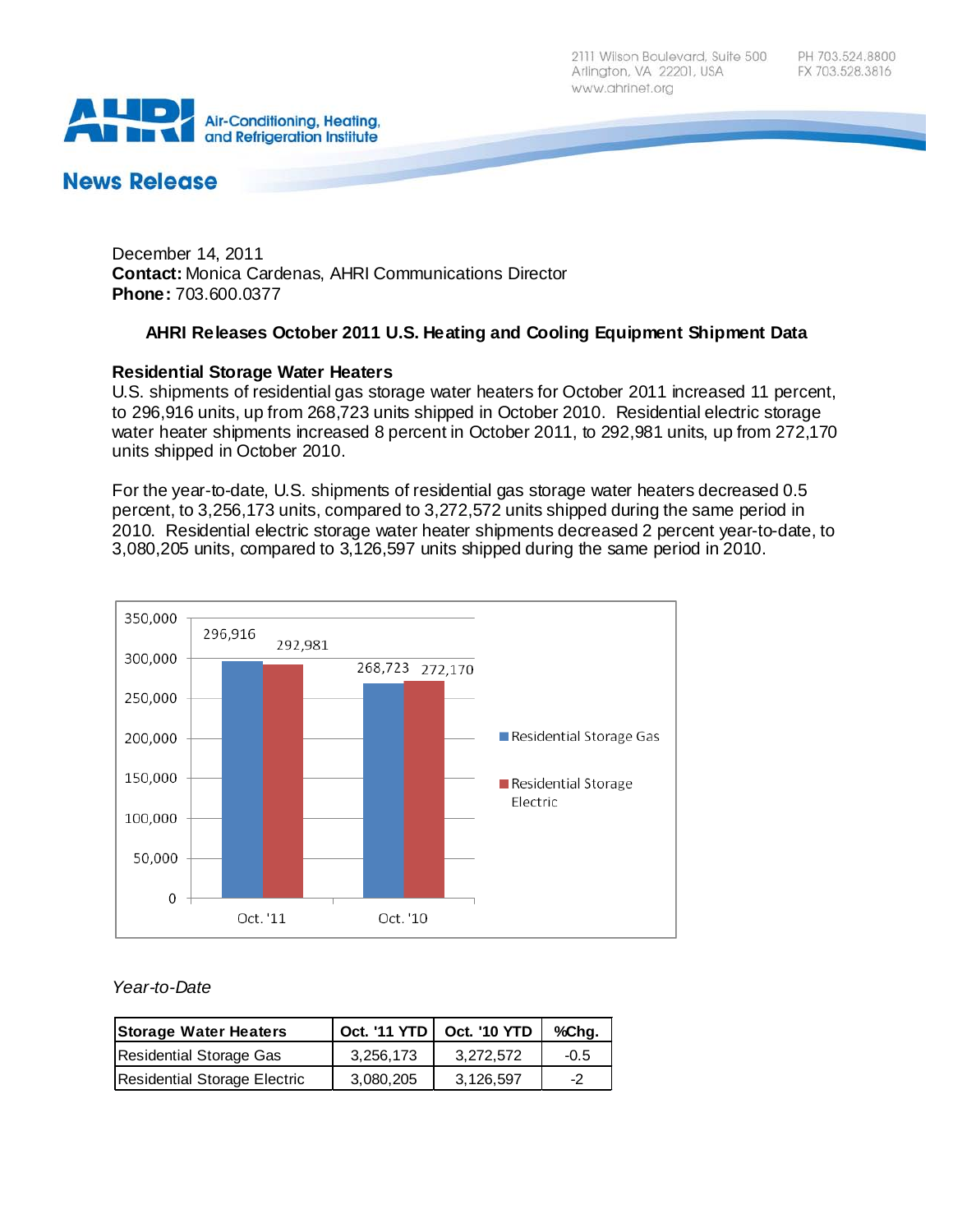### **Commercial Storage Water Heaters**

Commercial gas storage water heater shipments increased 9 percent in October 2011, to 5,809 units, up from 5,333 units shipped in October 2010. Commercial electric storage water heater shipments increased 14 percent in October 2011, to 4,955 units, up from 4,366 units shipped in October 2010.

Year-to-date U.S. shipments of commercial gas storage water heaters increased 2 percent, to 66,882 units, compared with 65,824 units shipped during the same period in 2010. Year-to-date commercial electric storage water heater shipments increased 2 percent to 50,353 units, up from 49,222 units shipped during the same period in 2010.



#### *Year-to-Date*

| <b>Storage Water Heaters</b> | Oct. '11 YTD   Oct. '10 YTD |        | %Chg.  |
|------------------------------|-----------------------------|--------|--------|
| Commercial Storage Gas       | 66.882                      | 65.824 | $+2.0$ |
| Commercial Storage Electric  | 50.353                      | 49.222 | +2     |

# **Warm Air Furnaces**

U.S. shipments of gas warm air furnaces for October 2011 decreased 9 percent, to 200,470 units, down from 219,677 units shipped in October 2010. Oil warm air furnace shipments increased 8 percent, to 6,199 units in October 2011, up from 5,745 units shipped in October 2010.

Year-to-date U.S. shipments of gas warm air furnaces decreased 8 percent, to 1,722,227 units, compared with 1,925,791 units shipped during the same period in 2010. Year-to-date U.S. shipments of oil warm air furnaces decreased 12 percent to 38,217 units, compared with 43,391 units shipped during the same period in 2010.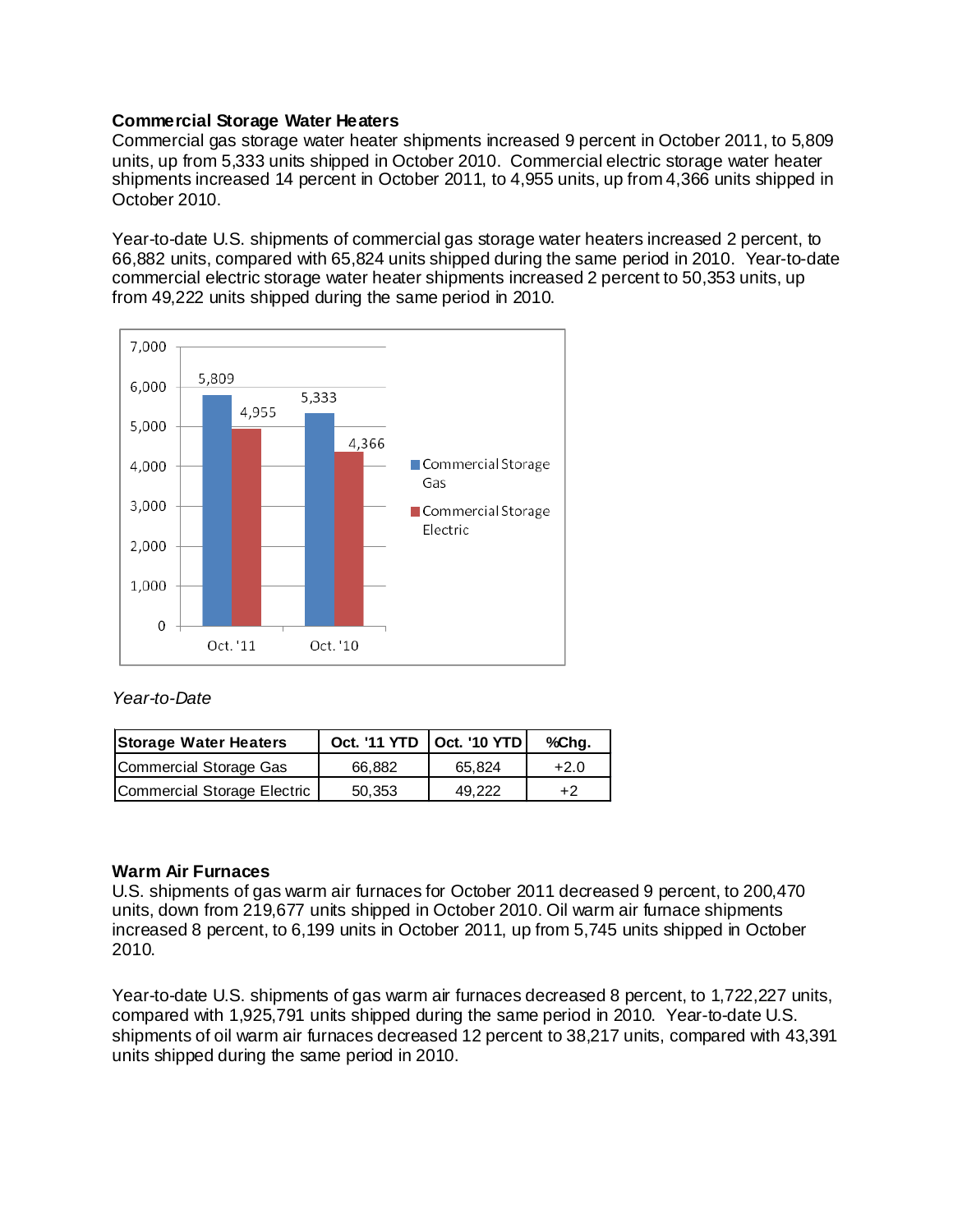

*Year-to-Date*

|                              | Oct. '11 YTD   Oct. '10 YTD |           | %Cha. |
|------------------------------|-----------------------------|-----------|-------|
| <b>Gas Warm Air Furnaces</b> | 1.722.227                   | 1.925.791 | -8    |
| <b>Oil Warm Air Furnaces</b> | 38.217                      | 43.391    | $-12$ |

# **Central Air Conditioners and Air-Source Heat Pumps**

U.S. shipments of central air conditioners and air-source heat pumps totaled 235,603 units in October 2011, down 8 percent from 255,828 units shipped in October 2010. U.S. shipments of air conditioners decreased 8 percent, to 149,048 units, down from 162,370 units shipped in October 2010. U.S. shipments of air-source heat pumps decreased 7 percent, to 86,555 units, down from 93,458 units shipped in October 2010.

Year-to-date combined shipments of residential central air conditioners and air-source heat pumps increased 10 percent, to 5,005,004 units, up from 4,539,008 units shipped in October 2010. Year-to-date shipments of central air conditioners increased 13 percent, to 3,425,467 units, up from 3,033,502 units shipped during the same period in 2010. The year-to-date total for heat pump shipments increased 5 percent, to 1,579,537 units, up from 1,505,506 units shipped during the same period in 2010.